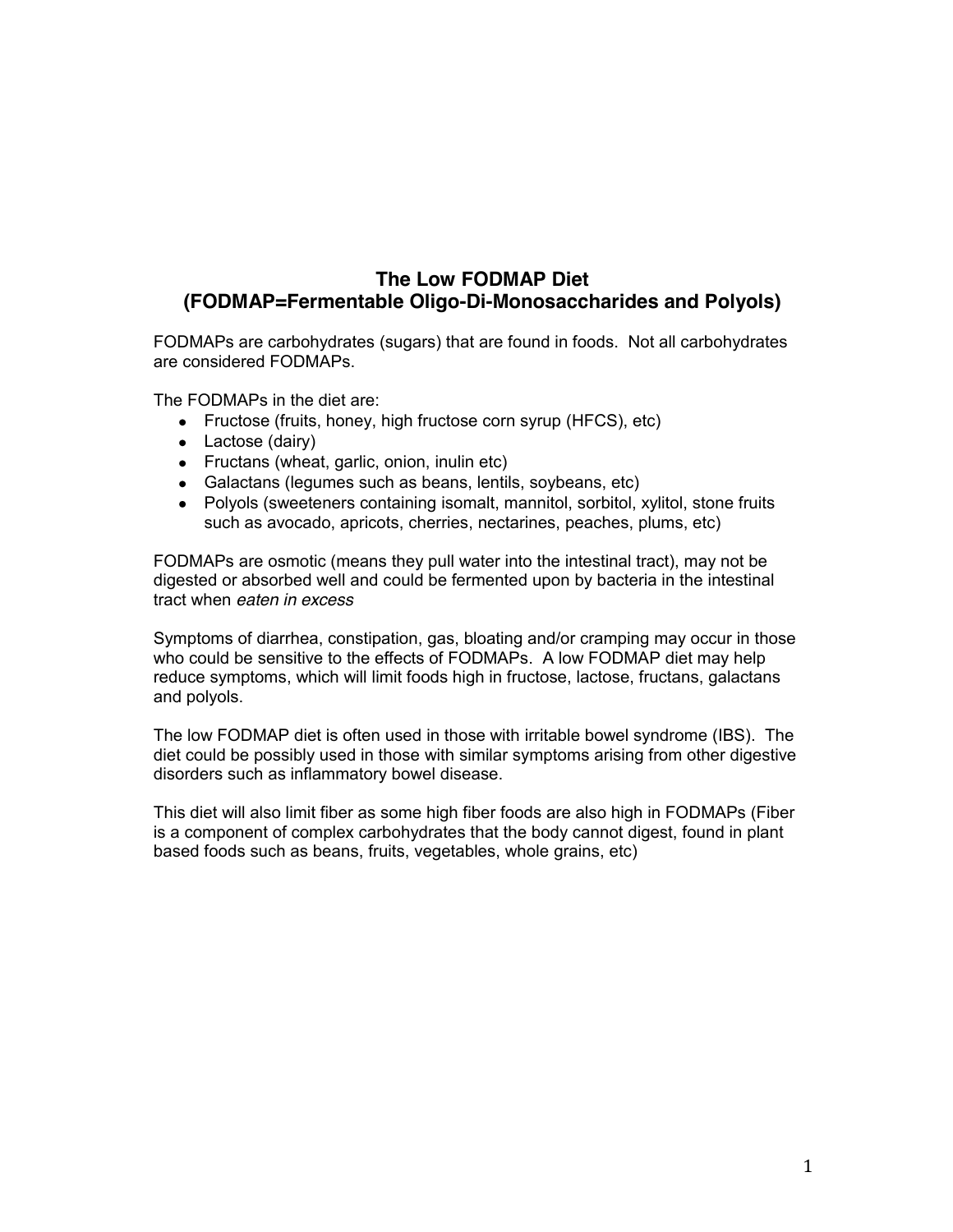| <b>Food Group</b>                                 | <b>Low FODMAPs</b>                                                                                                                                                                                                                                                                                                                                                                                         | <b>High FODMAPs (avoid)</b>                                                                                                                                                                                                                                                                                                                                    |
|---------------------------------------------------|------------------------------------------------------------------------------------------------------------------------------------------------------------------------------------------------------------------------------------------------------------------------------------------------------------------------------------------------------------------------------------------------------------|----------------------------------------------------------------------------------------------------------------------------------------------------------------------------------------------------------------------------------------------------------------------------------------------------------------------------------------------------------------|
| Eggs, Meats,<br>Poultry, Fish                     | beef, chicken, deli slices, eggs, fish,<br>lamb, pork, shellfish, turkey                                                                                                                                                                                                                                                                                                                                   | made with HFCS/foods to limit                                                                                                                                                                                                                                                                                                                                  |
| <b>Dairy</b>                                      | lactose free dairy (any), low lactose<br>dairy: cream cheese, half and half, hard<br>cheeses (cheddar, colby, parmesan,<br>swiss, etc), soft cheeses (brie, feta,<br>mozzarella, etc), sherbet, yogurt<br>(greek), whipped cream                                                                                                                                                                           | high lactose dairy: buttermilk,<br>chocolate, creamy/cheesy sauces,<br>custard, ice cream, milk (cow's,<br>goat's, sheep's, condensed,<br>evaporated), soft cheeses<br>(cottage, ricotta, etc), sour cream                                                                                                                                                     |
| Meat, Non-<br><b>Dairy</b><br><b>Alternatives</b> | milk alternatives (almond, coconut, rice,<br>soy (made from soy protein)), nuts<br>(walnut, macadamia, peanut, pecan,<br>pine), nut butters, tempeh, tofu                                                                                                                                                                                                                                                  | cashews, beans, black eyed peas,<br>bulgur, lentils, miso, pistachios,<br>soybeans, soy milk (made from<br>soybeans)                                                                                                                                                                                                                                           |
| <b>Grains</b>                                     | made with gluten free/spelt grains (corn,<br>oats, potato, quinoa, rice, tapioca, etc):<br>bagels, biscuits, breads, cereals, chips,<br>crackers, noodles, pancakes, pastas,<br>pretzels, tortillas, waffles<br>oatmeal, oat bran, popcorn, quinoa,<br>rice, rice bran                                                                                                                                     | made with wheat/barley/rye when<br>it's the major ingredient, gluten<br>free/spelt grains made with foods<br>to limit, chicory root, inulin                                                                                                                                                                                                                    |
| <b>Fruits</b>                                     | bananas, blueberries, cantaloupe,<br>cranberries, grapes, honeydew, kiwi,<br>lemon, lime, mandarin, orange, passion<br>fruit, pineapple, raspberries, rhubarb,<br>strawberries, tangerine                                                                                                                                                                                                                  | apples, applesauce, apricots,<br>blackberries, boysenberries,<br>canned fruit, dates, dried fruits,<br>figs, guava, mango, nectarines,<br>papaya, peaches, pears, plums,<br>persimmon, prunes, watermelon                                                                                                                                                      |
| <b>Vegetables</b>                                 | alfalfa/bean sprouts, bamboo shoots,<br>bell peppers, bok choy, carrots,<br>cabbage (common), cucumbers,<br>eggplant, green beans, kale, lettuce,<br>parsnips, pumpkin, potatoes, radishes,<br>rutabaga, seaweed (nori), spinach,<br>squash, tomatoes, turnips, water<br>chestnuts, zucchini                                                                                                               | artichokes, cauliflower,<br>mushrooms, sugar snap peas                                                                                                                                                                                                                                                                                                         |
| <b>Desserts</b>                                   | made with foods allowed                                                                                                                                                                                                                                                                                                                                                                                    | made with HFCS/foods to limit                                                                                                                                                                                                                                                                                                                                  |
| <b>Beverages</b>                                  | fruit and vegetable juices/smoothies<br>made with foods allowed (limit to $\frac{1}{2}$ cup<br>at a time), coffee, tea                                                                                                                                                                                                                                                                                     | made with HFCS/foods to limit,<br>fortified wines (sherry, port)                                                                                                                                                                                                                                                                                               |
| Seasonings,<br><b>Condiments</b>                  | jam, jelly, pickle, relish, salsa, sauce,<br>salad dressing made with foods<br>allowed, most spices and herbs, broth<br>(homemade), butter, chives, cooking<br>oils, garlic/onion infused oil, maple<br>syrup without HFCS, mustard,<br>margarine, mayonnaise, onion (spring-<br>green part), olives, pepper, pesto, salt,<br>seeds (chia, flax, pumpkin, sesame,<br>sunflower), sugar, soy sauce, vinegar | chutney, jam, jelly, pickle, relish,<br>salsa, sauce or salad dressing<br>made with HFCS/ foods to limit,<br>agave, garlic, garlic salt/powders,<br>honey, hummus, molasses, onions<br>(brown, leeks, shallots, spanish,<br>white, spring-white part), onion<br>salt/powders, tomato paste,<br>artificial sweeteners (isomalt,<br>mannitol, sorbitol, xylitol) |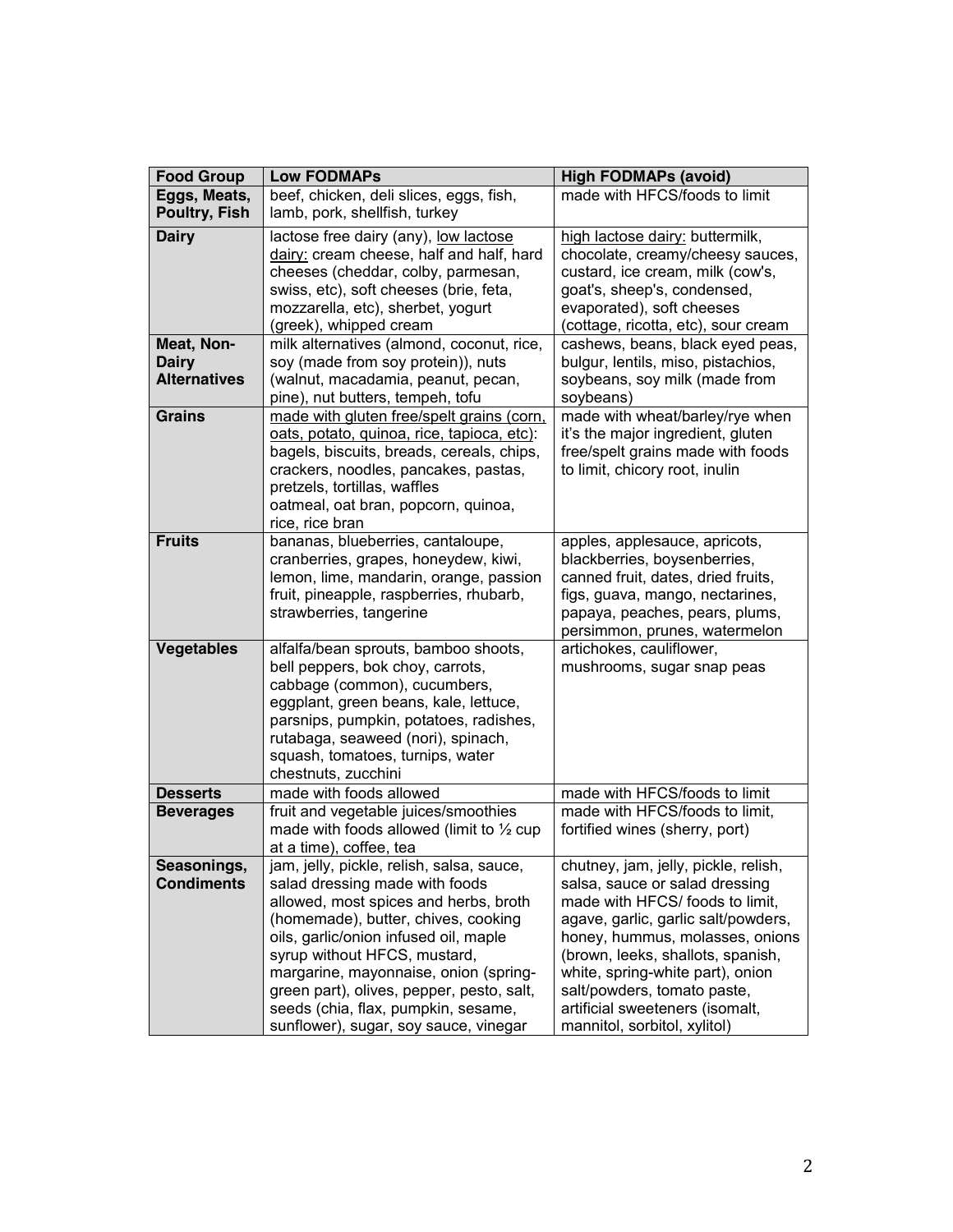## **Moderate FODMAPs (limit)**

There are some foods that are considered moderate FODMAPs. Follow the serving sizes listed below for these foods. Avoid the foods only if you have symptoms.

| <b>Fruits</b>                     | <b>Vegetables</b>                           | <b>Nuts</b>    |
|-----------------------------------|---------------------------------------------|----------------|
| $\frac{1}{4}$ avocado             | 1⁄4 cup artichoke hearts                    | < 10 almonds   |
| <3 cherries                       | (canned)                                    | < 10 hazelnuts |
| $\frac{1}{2}$ grapefruit (medium) | <3 asparagus spears                         |                |
| <10 longon                        | 4 beet slices                               |                |
| <5 lychee                         | $\leq$ $\frac{1}{2}$ cup broccoli           |                |
| $\frac{1}{2}$ pomegranate (small) | $\leq$ 1/ <sub>2</sub> cup brussels sprouts |                |
| <3 rambutan                       | $\leq$ 1/4 cup butternut pumpkin            |                |
| $\leq$ 1/4 cup shredded coconut   | < 1 cup cabbage (savoy)                     |                |
| <10 dried banana chips            | 1 celery stick                              |                |
|                                   | $\leq$ 1/ <sub>2</sub> cup green peas       |                |
|                                   | 3 okra pods                                 |                |
|                                   | <10 pods snow peas                          |                |
|                                   | $\frac{1}{2}$ corn cob                      |                |
|                                   | $\leq$ $\frac{1}{2}$ cup sweet potato       |                |

### **Tips for a low FODMAP diet:**

- Review food lists, collect recipes and go grocery shopping first. Once you are ready, start and follow the diet for 6 weeks.
- Read food labels. Avoid foods made with high FODMAP fruits/vegetables, HFCS, honey, inulin, wheat, soy, etc. However, a food could be low in FODMAPs if a high FODMAP food is listed at the end of the ingredient list.
- Buy gluten free grains as they do not have wheat, barley or rye in them. However, you do not need to be on a strict gluten free diet as the focus is to limit FODMAPs, not gluten.
- Limit serving sizes for low lactose dairy to small amounts and low FODMAP fruits/vegetables to a  $\frac{1}{2}$  cup per meal ( $\frac{1}{2}$  cup=size of a tennis ball) if you have symptoms after eating these foods. The symptoms could be related to eating large amounts of FODMAPs all at once.
- Include low FODMAP foods rich in fiber such as oatmeal if you develop constipation while on the diet. Drink plenty of water as well.
- After the trial is over, add high FODMAP foods one at a time back in the diet in small amounts to identify foods that could be "triggers" to your symptoms. Limit those foods if so.